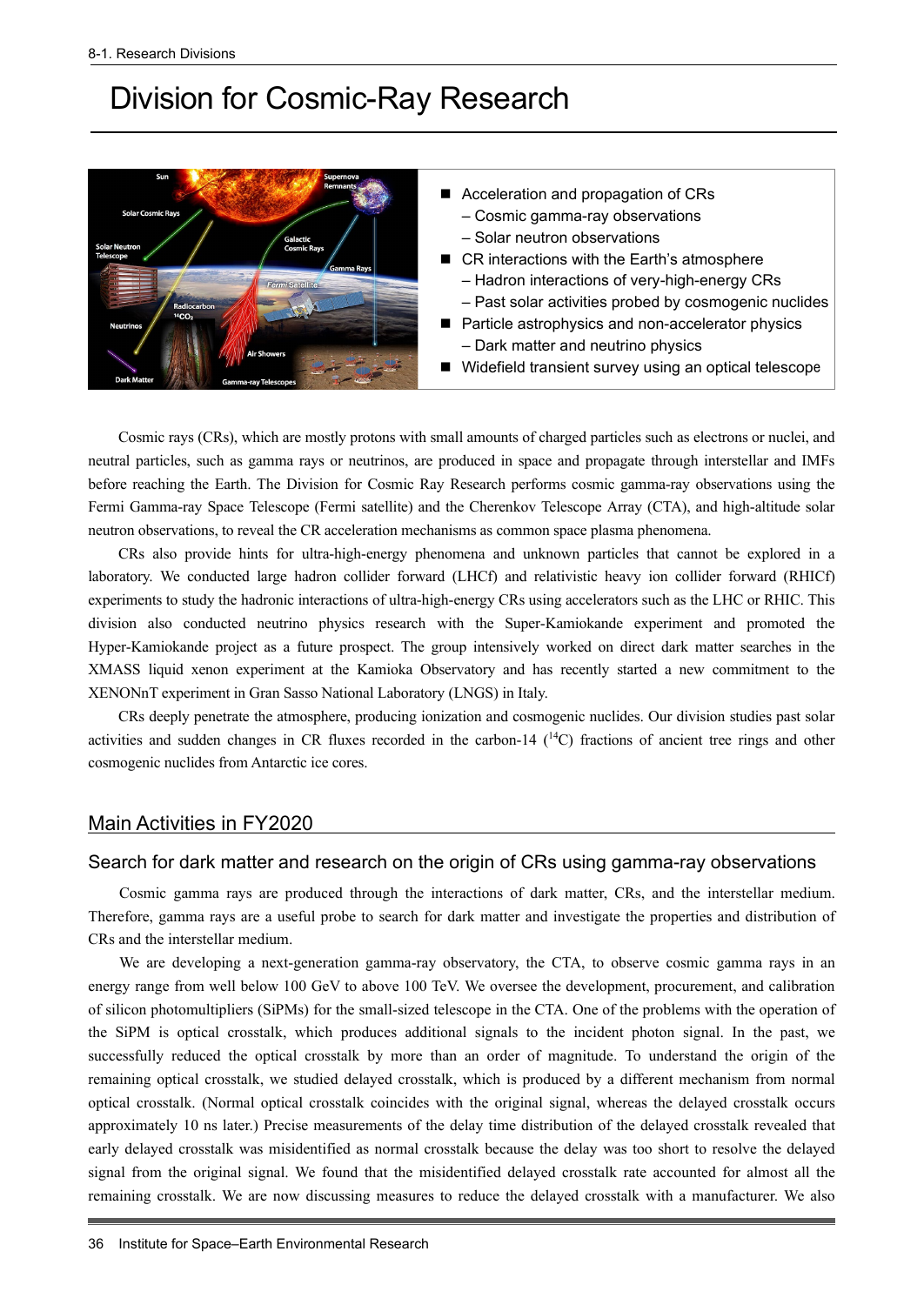studied the increase in the optical crosstalk in neighboring SiPM sensors due to reflection by the protection glass window of the camera. We found that the optical crosstalk increased by a factor of four or more owing to the presence of the protection window. We are currently investigating the effects of this crosstalk.

#### Acceleration mechanism of solar energetic particles

We studied the acceleration mechanism of solar energetic particles by observing solar neutrons with energies greater than 100 MeV on the ground. Solar energetic particles are accelerated in association with energetic solar flares. These accelerated ions produce neutrons through interactions with the solar atmosphere. It is expected that observing neutrons is better for understanding the acceleration mechanism of solar energetic particles than observing accelerated ions directly because neutrons are not reflected by the interplanetary magnetic field. Neutrons are attenuated in Earth's atmosphere. Therefore, the ISEE has developed a worldwide network of solar neutron detectors at high mountains in different longitudes.

Thus far, more than 10 solar neutron events have been obtained. The energy spectra of neutrons at the solar surface are obtained if we assume that neutrons are produced at the same time as electromagnetic waves produced in association with the same solar flares. The obtained spectra indicate that stochastic acceleration occurs when energetic neutrons are produced on the Sun. To derive a conclusive understanding of the acceleration mechanism, we need to observe a solar neutron event in which the energy spectrum of the neutrons can be determined without assuming the production time of the neutrons. The sensitivity to neutrons and energy resolution of the solar neutron detectors used in the worldwide network is not sufficient to conclude the acceleration mechanism of solar energetic particles.

A new solar neutron telescope was installed at the top of Sierra Negra (4580 m above sea level) in Mexico. The new detector is called the SciBar Cosmic Ray Telescope (SciCRT). SciBar was used in the accelerator experiments, and this installation was realized with support from Kyoto University, the High Energy Accelerator Research Organization, the National Autonomous University of Mexico, and the National Institute for Astrophysics, Optics and Electronics in Mexico. SciCRT uses 15000 scintillator bars to measure particle tracks, providing much better sensitivity to neutrons, better energy resolution, and particle discrimination. The performance of SciCRT was investigated using Monte Carlo simulation, and we can discriminate the production time of neutrons, whether it is instantaneous or continues for more than 5 min, while discriminating between shock and stochastic acceleration.

The activity of the solar cycle shifted from cycle 24 to cycle 25 in 2020. The data obtained by SciCRT amounted to approximately 1 Terra Byte per month. Researchers in Mexico City pick up data at Sierra Negra and carry the data to Mexico City every two to three months. In the fiscal year 2020, the COVID-19 pandemic occurred worldwide. People in Mexico City could not visit Sierra Negra for a long time, and the operation of SciCRT had to stop for approximately six months because the hard disk at the mountain was full. Finally, it became possible to visit Sierra Negra in February 2021. SciCRT has been continuously operated since then. Fortunately, the Sun was inactive during the fiscal year 2020, and no energetic solar flare occurred.

This study was performed in collaboration with Chubu University, Shinshu University, the Institute for Cosmic Ray Research of the University of Tokyo, ISAS/JAXA, the Japan Atomic Energy Agency, the National Defense Academy, the Aichi Institute of Technology, and many other institutions worldwide.

#### Study of neutrinos and dark matter in underground experiments

Neutrinos are neutral elementary particles that interact with matter only through weak interactions. The neutrino oscillations caused by the mixing of the three flavor states of neutrino can be useful tools to investigate their properties, such as their masses. The Cosmic Ray Research Division conducts neutrino research in Super-Kamiokande at the Kamioka Underground Observatory, and is also promoting the future Hyper-Kamiokande experiment, which has an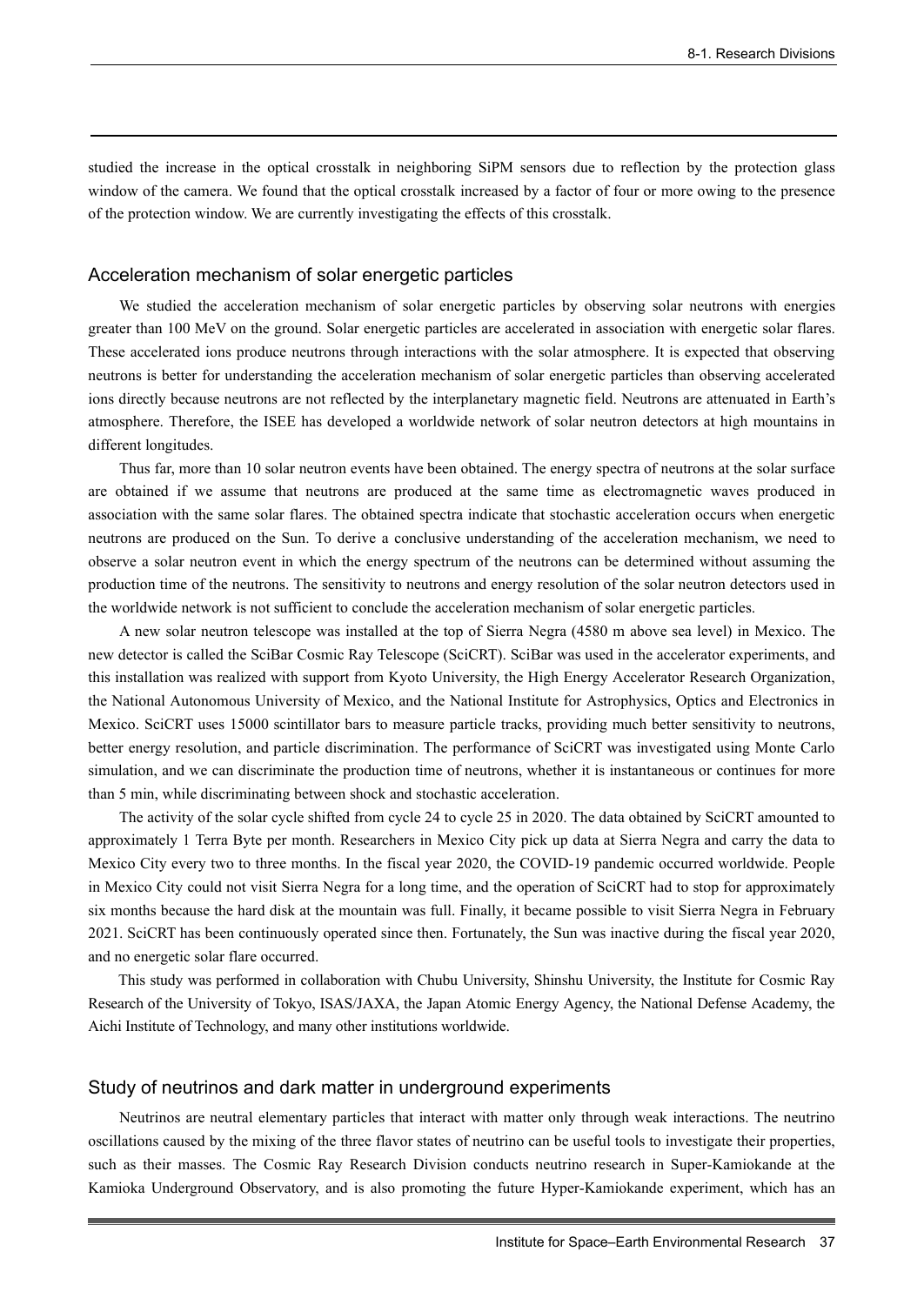eight times larger effective mass.

This year, the results of the search for neutrino-nonstandard interactions using atmospheric neutrino oscillations have finally been produced as a Ph.D. thesis for the joint degree program at the University of Edinburgh. We have also made efforts to upgrade the existing Honda flux, the atmospheric neutrino production model, using hadronic interaction data obtained from various accelerator-based experiments, and comparing their central values and systematic uncertainties.

Dark matter in the universe is considered as yet-undiscovered particles, which are heavy neutral particles that are difficult to observe owing to their weak interactions. Many experiments are underway globally to detect these particles. We directly searched for dark matter in the XENONnT experiment using a double-phase xenon time projection chamber (TPC) at the Gran Sasso underground laboratory in Italy. This year, the construction of the detector at the site was completed, and commissioning was successfully undertaken despite the COVID-19 pandemic. Although trips to the site were inhibited, we engaged in remote monitoring shifts of liquid xenon introduction and analysis of the commissioning data of the TPC and neutron veto detectors. We are also conducting various research and development studies for the future DARWIN project, which is planned to build a 40-ton double-phase xenon TPC. We have developed an electrode made of a quartz plate coated with a thin layer of high-resistivity transparent material. We successfully demonstrated electron drift using a small drift tube as a drift electrode. We also evaluated the performance of the SiPM photodetector at the liquid xenon temperature and developed a new hybrid photomultiplier tube using SiPM for photoelectron amplification.



Developing an electrode with a quartz plate using a thin layer of high-resistivity transparent material.

#### CR interaction-focused accelerator experiments

Where and how are CR particles accelerated to high energies? To answer this question, many observations and studies of CRs have been performed worldwide. CRs are observed using the air-shower technique, which involves observing particle cascades caused by interactions between CRs and atmospheric atomic nuclei using particle detectors or fluorescence telescopes. A precise understanding of the hadronic interactions between CR particles and the atmosphere is key to estimating the primary CR information from the observed air showers. The interpretation of chemical composition observables is strongly dependent on the hadronic interaction model used in the air-shower simulation. Therefore, we studied high-energy interactions of large particle colliders, LHC and RHIC, located at the European Organization for Nuclear Research and the Brookhaven National Laboratory.

We performed LHCf and RHICf experiments to observe energetic photons and neutrons produced in the very forward region of proton-proton collisions in the LHC and RHIC. Both experiments have been undertaken internationally. This year, we continued our analyses of the data obtained from these LHC and RHIC operations and accelerated preparation for our future operations. One of the data analyses, a combined analysis of LHCf with ATLAS, progressed well this year. The contribution of forward photon production to diffractive collisions was measured by selecting forward photon events without particle production in the central region. The result was largely inconsistent with some of the model predictions, and model improvement by fine-tuning it with our results is expected in the future.

For future operations, we are upgrading a new readout system with the Italian group in LHCf, and we started the design of a new detector using silicon pixels and pads for the next RHICf operation. COVID-19 has had an unavoidable impact on the schedules; however, we are trying to minimize this and accelerate the preparation of future research.